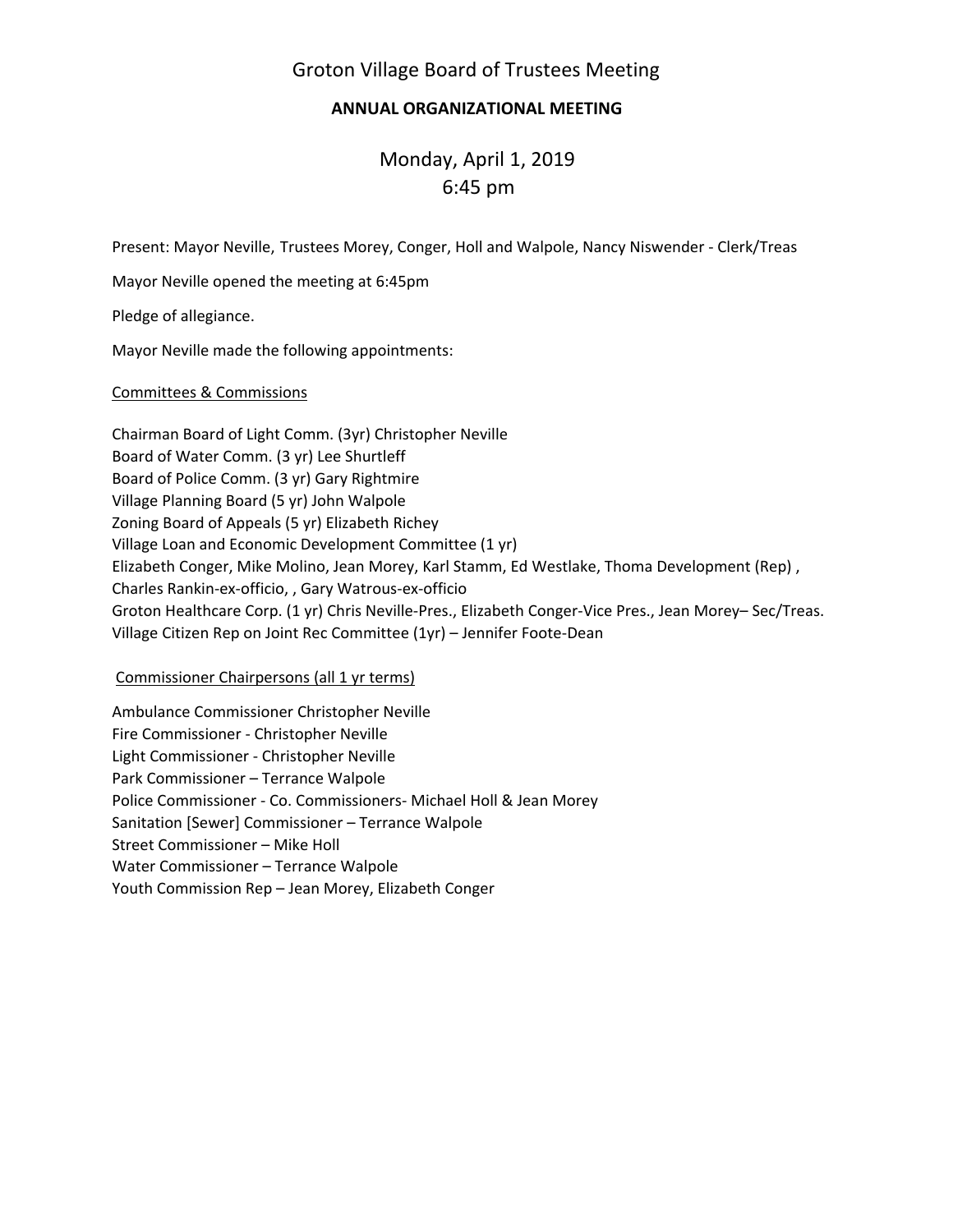#### Committee Chairpersons (all 1 yr terms)

Buildings & Grounds ‐ Michael Holl Code & Ordinance – Jean Morey, Elizabeth Conger Dog Control – Jean Morey Emergency Preparedness – Terrance Walpole Finance – Christopher Neville, Elizabeth Conger Joint Rec Committee Rep – Jean Morey, Elizabeth Conger Memorial Bells ‐ Elizabeth Conger Planning Board Rep ‐ Terrance Walpole Sidewalks – Jean Morey Technology Development ‐ Michael Holl Timber Harvest ‐ Christopher Neville TV Cable Franchise – Jean Morey

Chairperson, Village Planning Board – Frank Heine Chairperson, Zoning Board of Appeals ‐ Kim Travis

Other Appointments (all 1 yr except as noted) Village Engineer ‐ CT Male Assoc. Village Attorney ‐ Peter Grossman (& BGDT) Village Historian ‐ Lee Shurtleff Village Marriage Officer ‐ Lee Shurtleff Auditors ‐ Insero & Co. Clerk‐Treasurer (Nancy Niswender) 2yr

Trustee Conger made a motion to approve the appointments made by Mayor Neville, seconded by Trustee Holl, carried.

Mayor Neville made the following appointments (Board approval not required). Deputy Mayor ‐ Elizabeth Conger Alt. Deputy Mayor ‐ Michael Holl Budget Officer ‐ Nancy Niswender

Trustee Holl made a motion that the FIRST NATIONAL BANK OF GROTON be designated the official depository for the official year, seconded by Trustee Conger, carried.

Trustee Walpole made a motion that the GROTON INDEPENDENT be designated the official Village newspaper for the official year, seconded by Trustee Holl, carried.